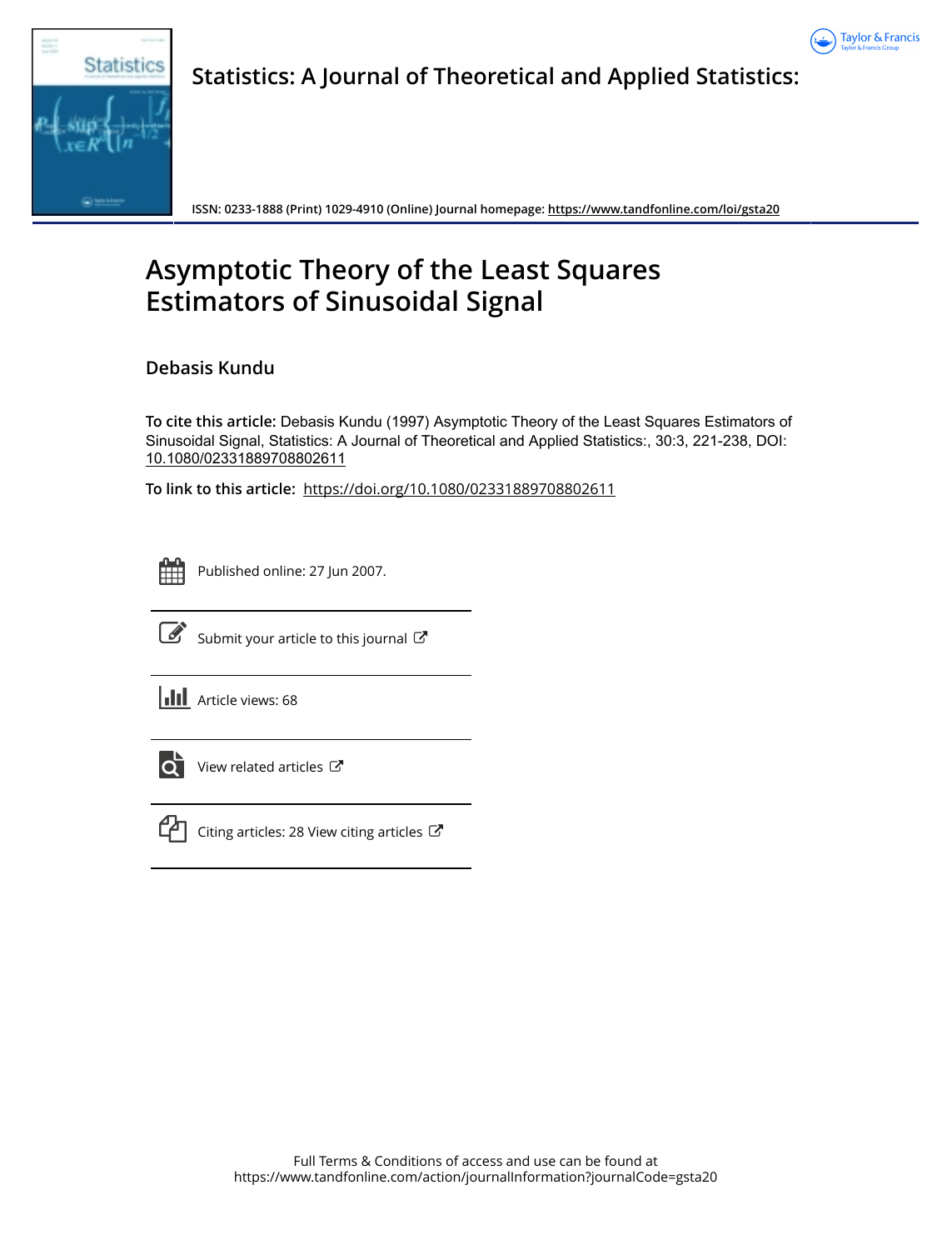Srutrstrcs **30** (1997) pp **221-238**  Reprints available directly from the publisher Photocopying permitted by license only

*C* 1997 OPA (Overseas Publrshers Association) Amsterdam B.V. Published under license under the Gordon and Breach Science Publishers imprint. Printed in India.

# **ASYMPTOTIC THEORY OF THE LEAST SQUARES ESTIMATORS OF SINUSOIDAL SIGNAL**

### DEBASIS KUNDU

### *Indian Institute of Technology Kanpur, India*

#### *(Received* 25 *March 1996; Injnalform 16 June 1997)*

The consistency and the asymptotic normality of the least squares estimators are derived of the sinusoidal model under the assumption of stationary random error. It is observed that the model does not satisfy the standard sufficient conditions of Jennrich (1969), Wu (1981) or Kundu (1991). Recently the consistency and the asymptotic normality are derived for the sinusoidal signal under the assumption of normal error (Kundu; 1993) and under the assumptions of independent and identically distributed random variables in Kundu and Mitra (1996). This paper will generalize them. Hannan (1971) also considered the similar kind of model and establish the result after making the Fourier transform of the data for one parameter model. We establish the result without making the Fourier transform of the data. We give an explicit expression of the asymptotic distribution of the multiparameter case, which is not available in the literature. Our approach is different from Hannan's approach. We do some simulations study to see the small sample properties of the two types of estimators.

*Keywords and Phrases:* Asymptotic distribution; strong consistency; least squares estimators and stationary distribution

*AMS Subject Classifications (1985):* 62502, 62C05

### **1. INTRODUCTION**

The least squares method plays an important role in drawing the inferences about the parameters in the nonlinear regression model. In this paper we consider the least squares estimators (LSE's) of the following sinusoidal time series regression model:

$$
Y(t) = A_0 \cos(\omega_0 t) + B_0 \sin(\omega_0 t) + X(t); \quad t = 1, ..., N \tag{1}
$$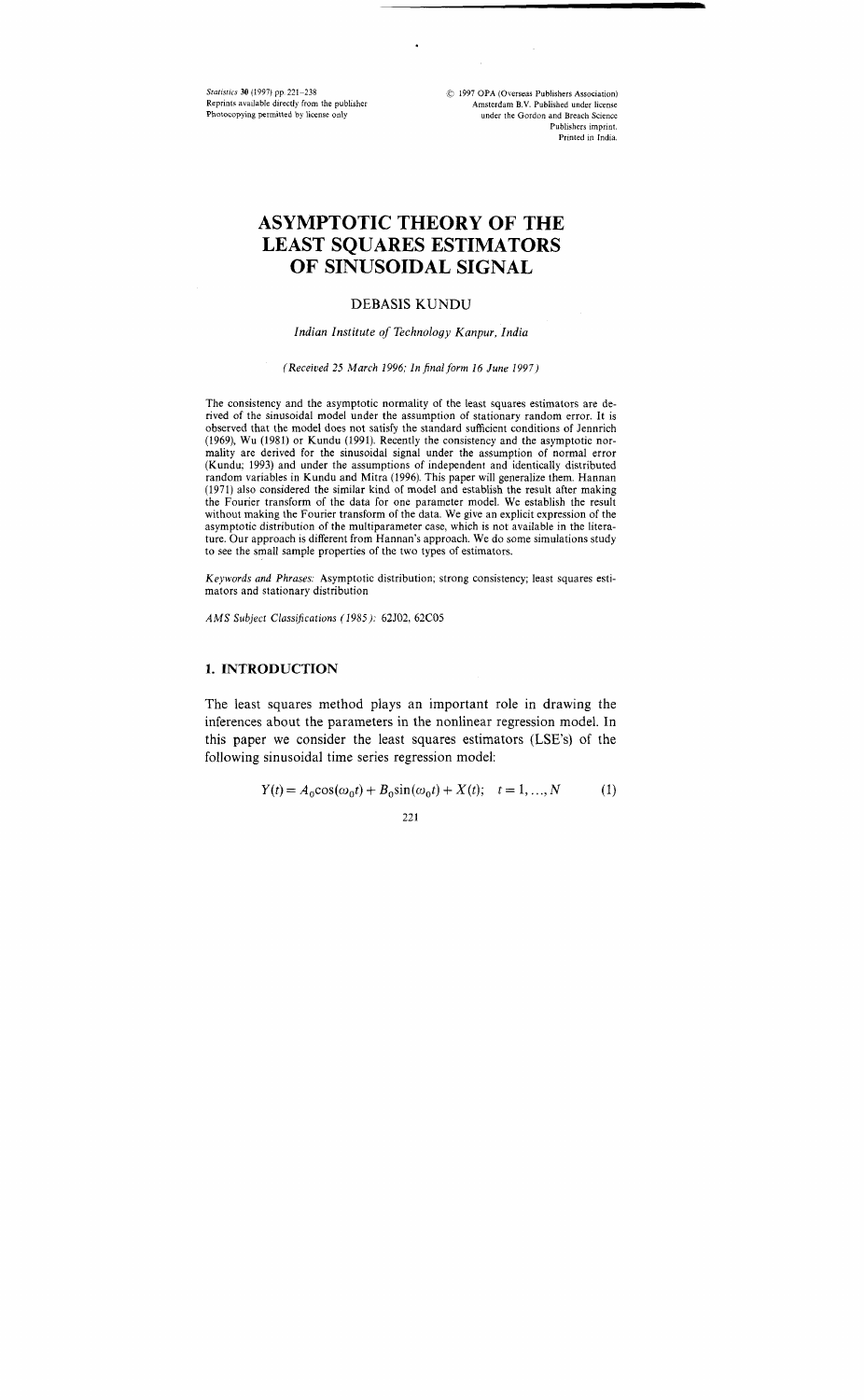Here  $A_0$  and  $B_0$  are unknown fixed constants,  $\omega_0$  is an unknown frequency lying between 0 and  $\pi$ .  $X(t)$ 's are stationary time series satisfying the following assumption:

*Assumption I* 

$$
X(t) = \sum_{j=-\infty}^{\infty} \alpha(j)\varepsilon(t-j), \sum_{j=-\infty}^{\infty} |\alpha(j)| < \infty
$$
 (2)

where  $\varepsilon(t)$ 's are independent and identically distributed (i.i.d.) random variables with mean zero and finite variance  $\sigma^2 > 0$ . Here '=' means  $X(t)$  has that almost sure representation.

This is an important and well studied model in Time Series and Signal Processing literature. See for example Stoica (1993) for an extensive list of references for different estimation procedures. Hannan (1971, 1973), Walker (1969, 1971), Kundu (1993, 1995), Kundu and Mitra (1995, 1996) also considered this or similar kind of model to study the asymptotic properties of the different estimators and some of the computational issues have been discussed in Rice and Rosenblatt (1988). Walker (1971) considered the approximate least squares estimators (ALSE's) and proved the strong consistency and the asymptotic normality of the ALSE's under the assumptions that the errors are i.i.d. random variables with mean zero and finite variance. The result has been extended by Hannan (1971, 1973) to the case when the errors are stationary random variables with continuous spectrum. Kundu (1993) also considered a similar model and proved directly the consistency and the asymptotic normality of the LSE's under the assumption that  $X(t)$ 's are i.i.d. with mean zero and finite variance and they are normally distributed. The result was extended to the case of general mean zero and finite variance iid. errors in Kundu and Mitra (1996). In this paper we generalize the result of Kundu and Mitra (1996) to the case when the errors are coming from a mean zero and finite variance stationary process. We prove directly the consistency and the asymptotic normality of the LSE's when the  $X(t)$ 's satisfy Assumption 1. It is important to observe that we do not need the continuity assumption of the spectrum. Our approach is straight forward and different from that of Walker (1969, 1971) or Hannan (1971, 1973). Hannan (1971, 1973) obtained the result for the one parameter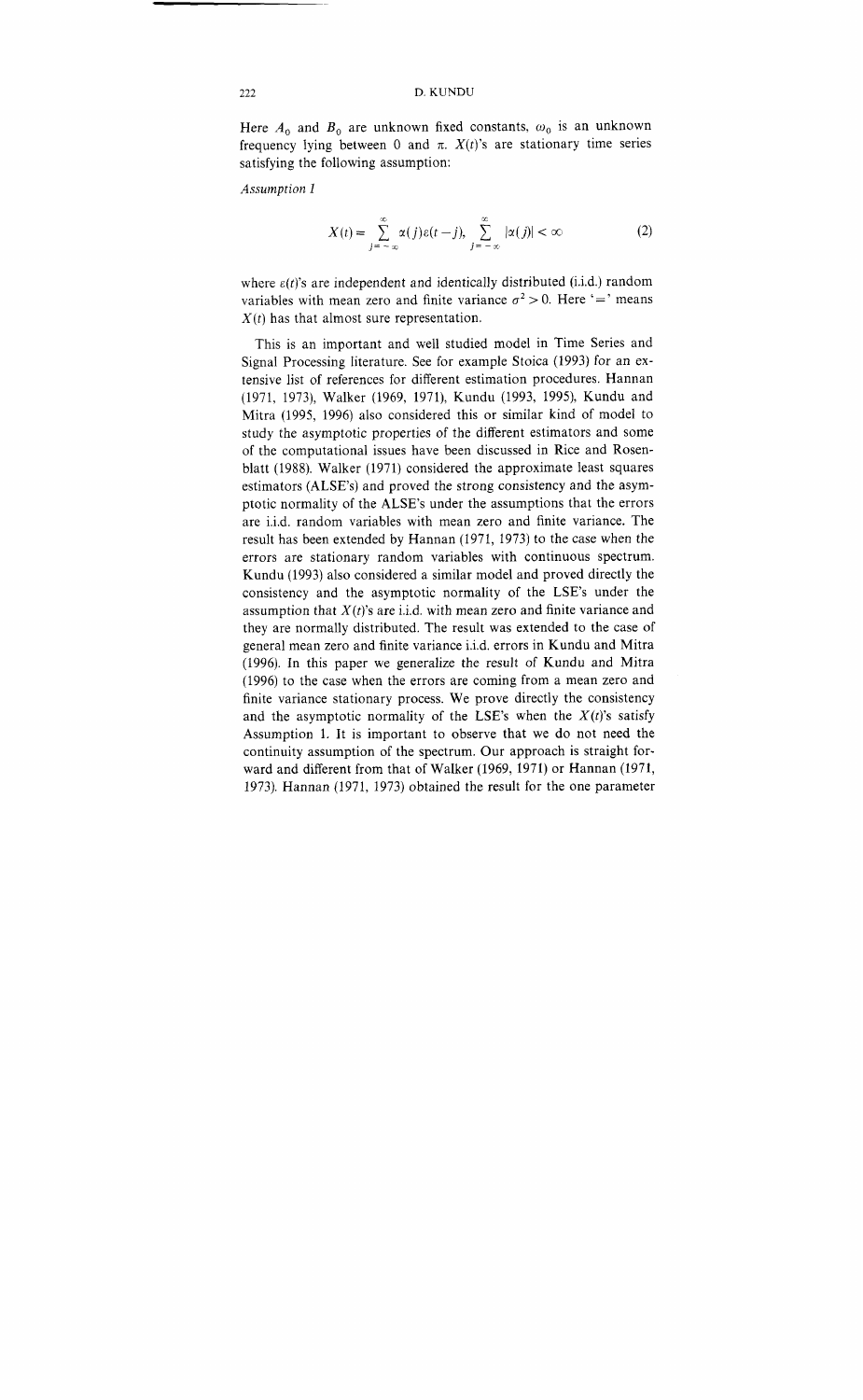case after making the Fourier transform of the data. We observe that it is not necessary to make the Fourier transform of the data. We also consider the multiparameter case and obtained the explicit expression of the asymptotic covariance matrix, which is not available in the literature. We also perform some numerical experiments to compare the small sample behavior of the ALSE's and the exact LSE's. In this paper the almost sure convergence means with respect to the usual Lebesgue measure and it will be denoted by as.. Also the notation  $a = O(N^b)$  means  $|a/N^b|$  is bounded for all *N*.

The rest of the paper is organised as follows, in Section 2 we prove the consistency of the LSE's and establish the asymptotic normality results in Section *3.* The results for the several Harmonic case are obtained in Section 4. Some numerical results are presented in Section 5 and finally we draw conclusion in Section *6.* 

### **2. CONSISTENCY OF THE LSE's**

Let's denote  $\hat{\theta}_N = (\hat{A}_N, \hat{B}_N, \hat{\omega}_N)$  to be the LSE of  $\theta_0 = (A_0, B_0, \omega_0)$ , obtained by minimizing

$$
Q_N(\theta) = \sum_{t=1}^N (Y(t) - A\cos(\omega t) - B\sin(\omega t))^2
$$
 (3)

with respect to  $\theta = (A, B, \omega)$ . It is important to observe that the existence and the uniqueness of a respective measurable function satisfying *(3)* follows along the same line of Jennrich *(1969).* To prove the consistency results we need the following lemma.

LEMMA 1 *Let*  $X(t)$  be a stationary sequence which satisfies Assump*tion 1, then* 

$$
\lim_{N \to \infty} \sup_{\theta} \left| \frac{1}{N} \sum_{t=1}^{N} X(t) \cos(t\theta) \right| = 0 \text{ a.s.}
$$
\n(4)

Before giving the proof in details, we would like to give a sketch of the main idea. First we show that  $(4)$  holds for the subsequence  $N^3$ . Then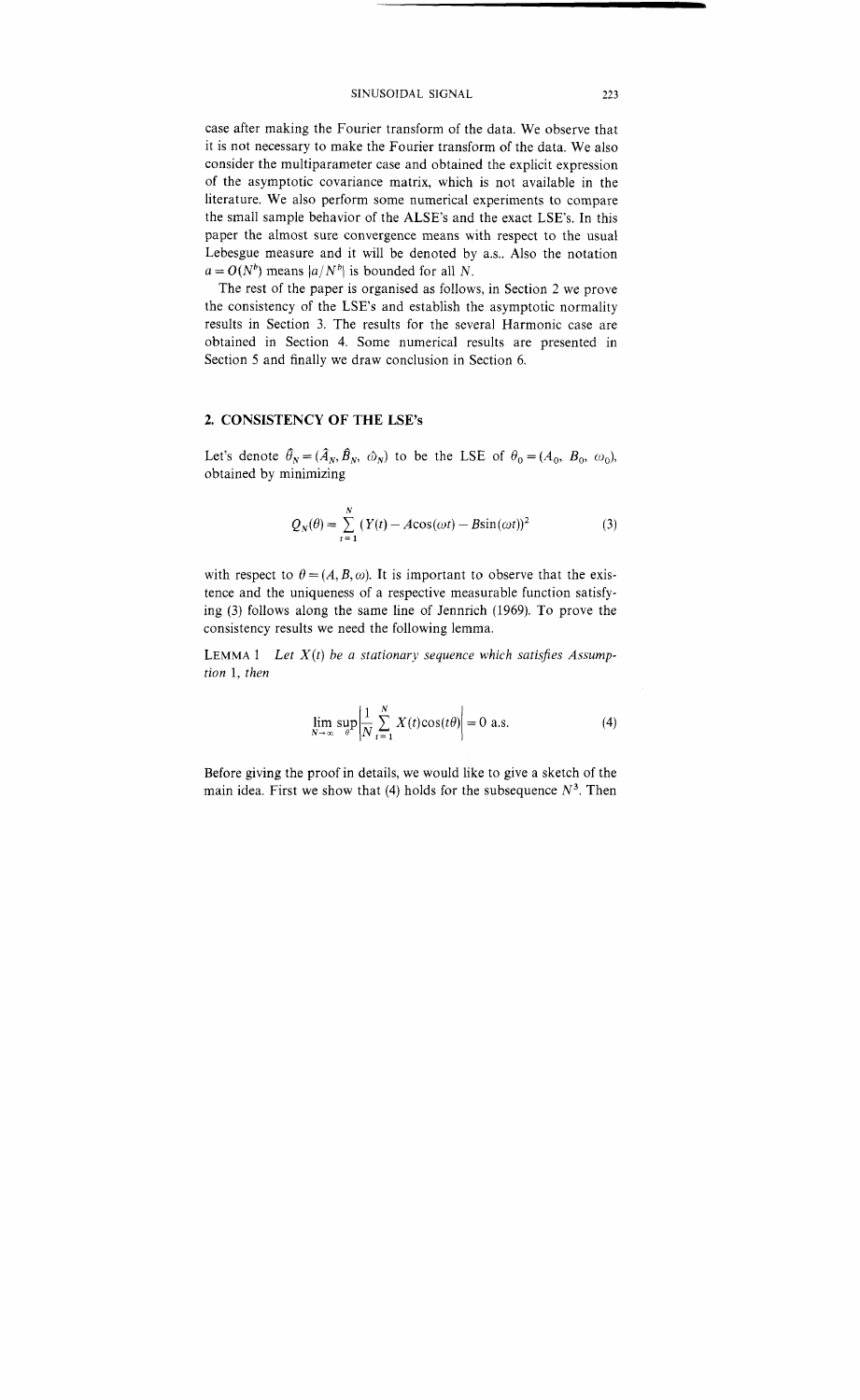we show that

$$
\sup_{\theta} \sup_{N^3 < K \leq (N+1)^3} \left| \frac{1}{N^3} \sum_{t=1}^N X(t) \cos(t\theta) - \frac{1}{K} \sum_{t=1}^N X(t) \cos(t\theta) \right| \tag{5}
$$

converges to zero a.s. as *N* tends to  $\infty$ .

**Proof of Lemma 1** 

$$
\frac{1}{N} \sum_{t=1}^{N} X(t) \cos(t\theta) = \frac{1}{N} \sum_{t=1}^{N} \sum_{j=-\infty}^{\infty} \alpha(j)\varepsilon(t-j) \cos(t\theta)
$$

$$
= \frac{1}{N} \sum_{t=1}^{N} \sum_{j=-\infty}^{\infty} \alpha(j)\varepsilon(t-j) \left\{ \cos((t-j)\theta) \cos(j\theta) - \sin((t-j)\theta) \sin(j\theta) \right\}
$$

$$
= \frac{1}{N} \sum_{j=-\infty}^{\infty} \alpha(j) \cos(j\theta) \sum_{t=1}^{N} \varepsilon(t-j) \cos((t-j)\theta)
$$

$$
- \frac{1}{N} \sum_{j=-\infty}^{\infty} \alpha(j) \sin(j\theta) \sum_{t=1}^{N} \varepsilon(t-j) \sin((t-j)\theta)
$$
(6)

Therefore

$$
\sup_{\theta} \left| \frac{1}{N} \sum_{t=1}^{N} X(t) \cos(t\theta) \right|
$$
  

$$
\leq \sup_{\theta} \left| \frac{1}{N} \sum_{j=-\infty}^{\infty} \alpha(j) \cos(j\theta) \sum_{t=1}^{N} \varepsilon(t-j) \cos((t-j)\theta) \right|
$$
  
+ 
$$
\sup_{\theta} \left| \frac{1}{N} \sum_{j=-\infty}^{\infty} \alpha(j) \sin(j\theta) \sum_{t=1}^{N} \varepsilon(t-j) \sin((t-j)\theta) \right| \quad \text{a.s.} \tag{7}
$$

We would like to prove that both the terms on the right hand s  $(7)$  converges to zero as N tends to infinity. Now observe that

$$
\left\{ E \sup_{\theta} \left| \frac{1}{N} \sum_{j=-\infty}^{\infty} \left| \alpha(j) \cos(j\theta) \sum_{t=1}^{N} \varepsilon(t-j) \cos((t-j)\theta) \right|^2 \right\}^{1/2}
$$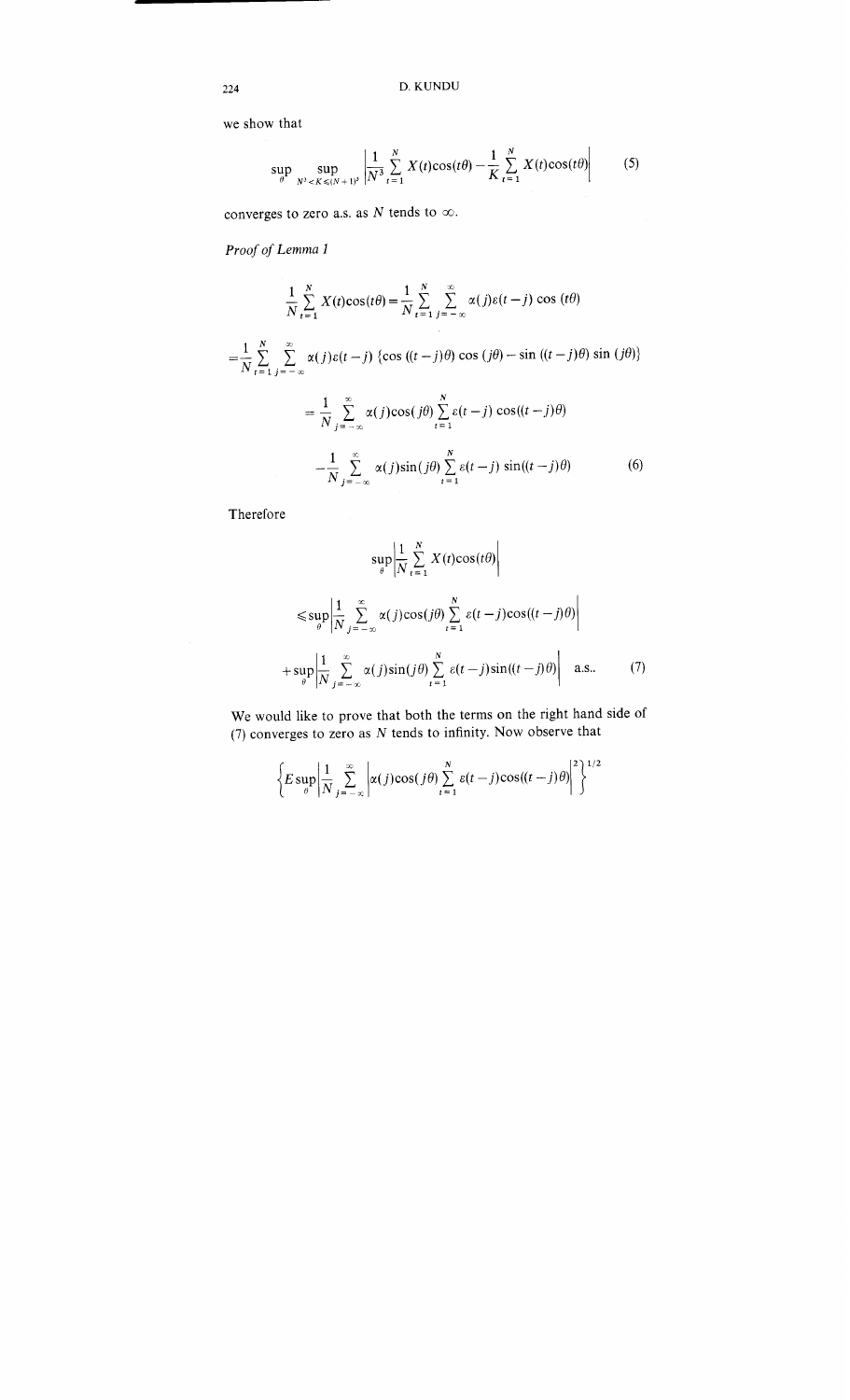$$
\leq \frac{1}{N} \sum_{j=-\infty}^{\infty} |\alpha(j)| \left\{ E \sup_{\theta} \left| \sum_{t=1}^{N} \varepsilon(t-j) \cos((t-j)\theta) \right|^2 \right\}^{1/2}
$$
  

$$
\leq \frac{1}{N} \sum_{j=-\infty}^{\infty} |\alpha(j)| \left\{ N + \sum_{t=-N+1}^{N} E\left[ \left( \sum_{m} \varepsilon(m) \varepsilon(m+t) \right] \right]^{1/2} \right\} \tag{8}
$$

where the sum  $\sum_{i=-N+1}^{N}$  omits the term  $t = 0$  and the term  $\sum_{m}$  is over where the sum  $\sum_{i=-N+1}^N$  omits the term (dependent on *j*). Since

$$
\sum_{t=-N+1}^{N} E\left[\left|\sum_{m} \varepsilon(m)\varepsilon(m+t)\right|\right]
$$
  

$$
\leqslant \sum_{t=-N+1}^{N} E\left[\left|\sum_{m} \varepsilon(m)\varepsilon(m+t)\right|^{2}\right]^{1/2} = O(N^{3/2})
$$
 (9)

(uniformly in j) therefore (8) is  $O(N^{-1/4})$ . Let  $M = N^3$ . Therefore

$$
E \sup_{\theta} \left| \frac{1}{M} \sum_{j=-\infty}^{\infty} \alpha(j) \cos(j\theta) \sum_{t=1}^{N} \cos((t-j)\theta) \right|^2 = O(M^{-3/2}) \qquad (10)
$$

Similarly the result is true if the cosine function is replaced by the sine also. Therefore

$$
\sup_{\theta} \left| \frac{1}{M} \sum_{t=1}^{M} X(t) \cos(t\theta) \right| \to 0 \quad \text{a.s.} \tag{11}
$$

when  $M = N^3$ . Now

$$
\sup_{\theta} \sup_{N^3 < K \le (N+1)^3} \left| \frac{1}{N^3} \sum_{t=1}^N X(t) \cos(t\theta) - \frac{1}{K} \sum_{t=1}^N X(t) \cos(t\theta) \right|
$$
\n
$$
= \sup_{\theta} \sup_{N^3 < K \le (N+1)^3} \left| \frac{1}{N^3} \sum_{t=1}^N X(t) \cos(t\theta) - \frac{1}{N^3} \sum_{t=1}^K X(t) \cos(t\theta) \right|
$$
\n
$$
+ \frac{1}{N^3} \sum_{t=1}^K X(t) \cos(t\theta) - \frac{1}{K} \sum_{t=1}^K X(t) \cos(t\theta)
$$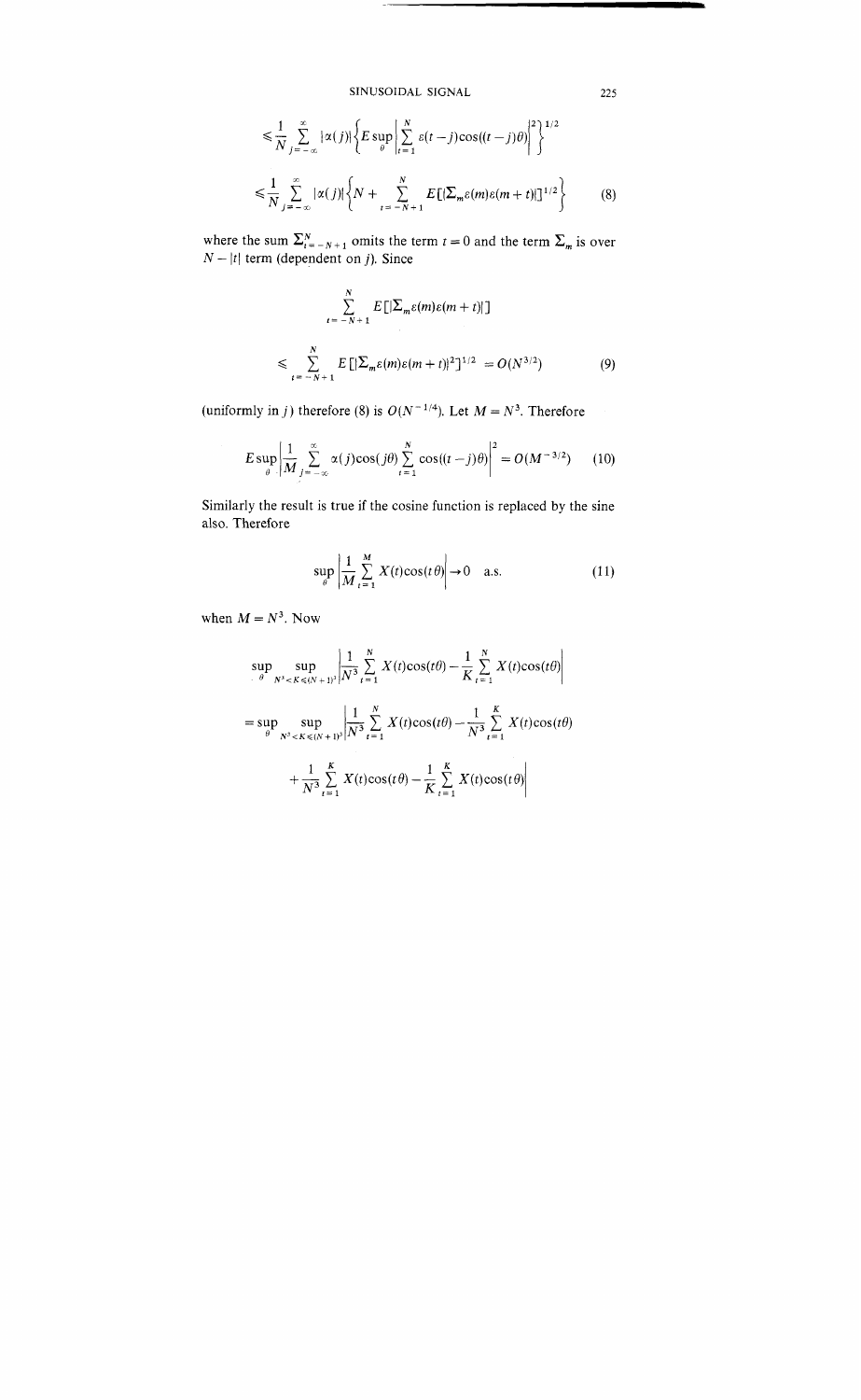*226* D. KUNDU

$$
\leqslant \frac{1}{N^3} \sum_{t = N^3 + 1}^{(N+1)^3} |X(t)| + \sum_{t=1}^{(N+1)^3} |X(t)| \left[ \frac{1}{N^3} - \frac{1}{(N+1)^3} \right] \quad \text{a.s.} \tag{12}
$$

The mean squared of the first quantity on the right hand side of (12) is dominated by  $(K/N^6) [(N+1)^3 - N^3]^2 = O(N^{-2})$ . Similarly the mean squared of the second quantity on the right hand side of *(12)* is dominated by  $K(N^6/N^8) = O(N^{-2})$ . Therefore both will converge to zero almost surely, which proves the lemma.

COROLLARY 1 *The result is true if the cosine function is replaced by the sine function.* 

COROLLARY 2 *It can be proved similarly that if X(t) is a sequence which satisjies Assumption 1, then* 

$$
\lim_{N \to \infty} \sup_{\theta} \left| \frac{1}{N^3} \sum_{t=1}^{N} t^2 X(t) \cos(t\theta) \right| = 0 \quad \text{a.s.}
$$
 (13)

Now consider

$$
\frac{1}{N} [Q_N(\theta) - Q_N(\theta_0)]
$$
\n
$$
= \frac{1}{N} \sum_{t=1}^{N} \left\{ (Y(t) - A\cos(\omega t) - B\sin(\omega t))^2 - X(t)^2 \right\}
$$
\n
$$
= \frac{1}{N} \sum_{t=1}^{N} (A_0 \cos(\omega_0 t) + B_0 \sin(\omega_0 t) - A\cos(\omega t) - B\sin(\omega t))^2
$$
\n
$$
+ \frac{2}{N} \sum_{t=1}^{N} X(t) (A_0 \cos(\omega_0 t) + B_0 \sin(\omega_0 t) - A\cos(\omega t) - B\sin(\omega t))
$$
\n
$$
= f_N(A, B, \omega) + g_N(A, B, \omega).
$$
\n(14)

Now with the help of lemma 1, we can easily conclude that

$$
\lim_{N \to \infty} \sup_{0 \in S_{\delta,M}} g_N(A, B, \omega) = 0 \quad \text{a.s.} \tag{15}
$$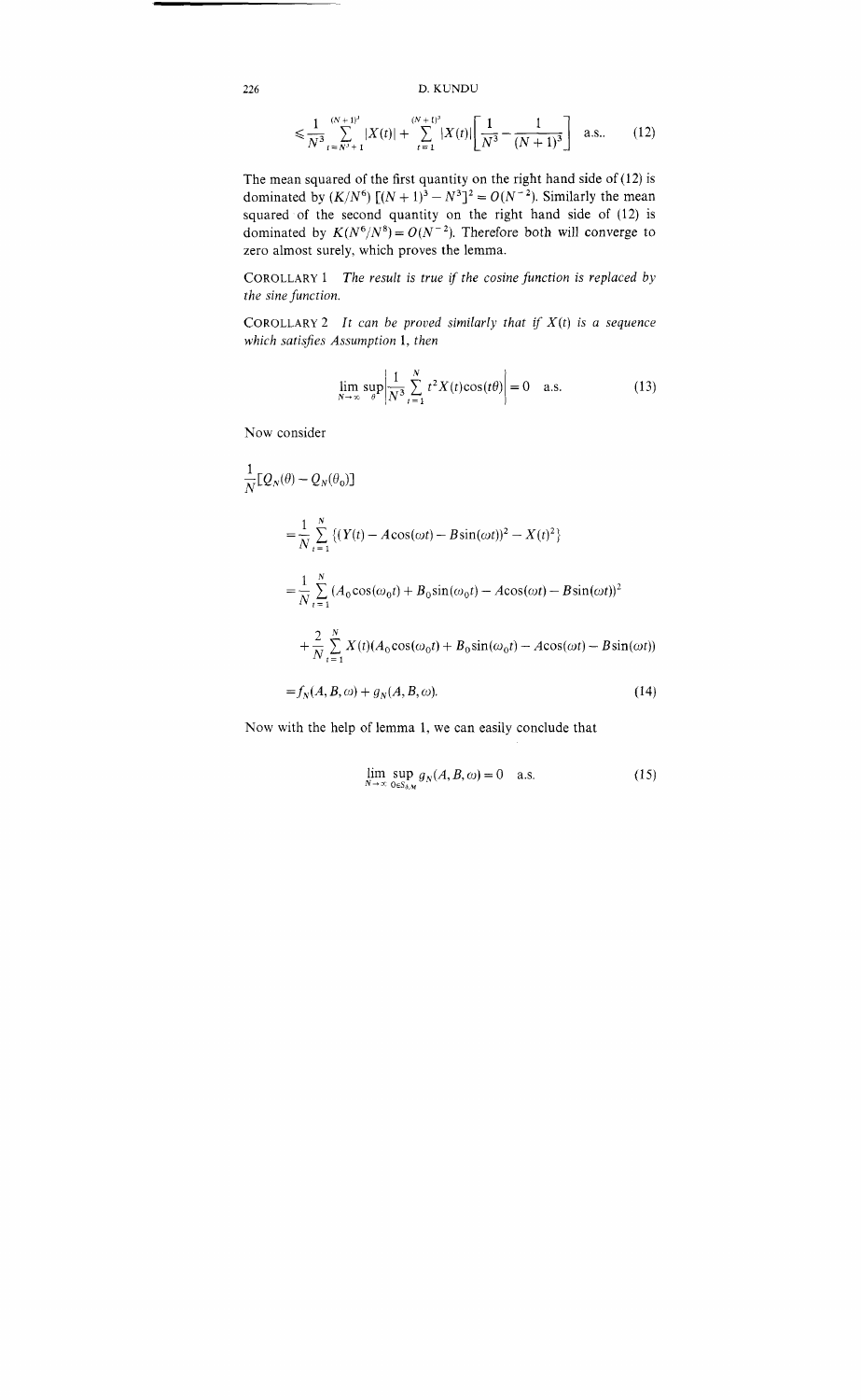where the set  $S_{\delta,M}$  for  $\delta > 0$ , is as follows;

$$
S_{\delta,M} = \{(A, B, \omega), |A - A_0| \ge \delta, |A| \le M, |B| \le M
$$
  
or  $|B - B_0| \ge \delta, |A| \le M, |B| \le M$   
or  $|\omega - \omega_0| \ge \delta, |A| \le M, |B| \le M\}$  (16)

therefore for all  $\delta > 0$ ,

$$
\lim_{S_{\delta,M}} \inf_{N} \frac{1}{N} \left[ Q_N(\theta) - Q_N(\theta_0) \right] = \lim_{N \to \infty} \sup_{0 \in S_{\delta,M}} f_N(A, B, \omega) > 0. \tag{17}
$$

(17) follows easily from Kundu and Mitra (1996). Here lim means limit infimum. Now suppose  $(\hat{A}_N, \hat{B}_N, \hat{\omega}_N)$  be the LSE's of  $(A_0, B_0, \omega_0)$  and they are not consistent. Therefore either

*Case I* For all subsequences  $\{N_k\}$  of  $\{N\}, |\hat{A}_{N_k}| + |\hat{B}_{N_k}|$  tends to infinity or

*Case II* There exists a  $\delta > 0$  and a  $M < \infty$  and a subsequence  $\{N_K\}$ such that  $(\hat{A}_{N_K}, \hat{B}_{N_K}, \hat{\omega}_{N_K}) \in S_{\delta, M}$ , for all  $K = 1, 2, ...,$ ...

Now

$$
\hat{Q}_{N_K}(\hat{A}_{N_K}, \hat{B}_{N_K}, \hat{\omega}_{N_K}) - Q_{N_K}(A_0, B_0, \omega_0) \leq 0 \tag{18}
$$

as  $(\hat{A}_{N_K}, \hat{B}_{N_K}, \hat{\omega}_{N_K})$  is the LSE of  $(A_0, B_0, \omega_0)$ , when  $N = N_K$ . Observe that as  $K \to \infty$ , for both the cases, the left hand side of (18) converges to a number which is strictly positive, that is a contradiction. Therefore the LSE's of the model *(1)* have to be strongly consistent. Therefore we can state the following theorem:

THEOREM 1 If  $\hat{\theta}_N = (\hat{A}_N, \hat{B}_N, \hat{\omega}_N)$  is the LSE of the nonlinear re*gression model* (I), *then it is a strongly consistent estimator of*   $\boldsymbol{\theta}_0 = (\boldsymbol{A}_0, \boldsymbol{B}_0, \boldsymbol{\omega}_0).$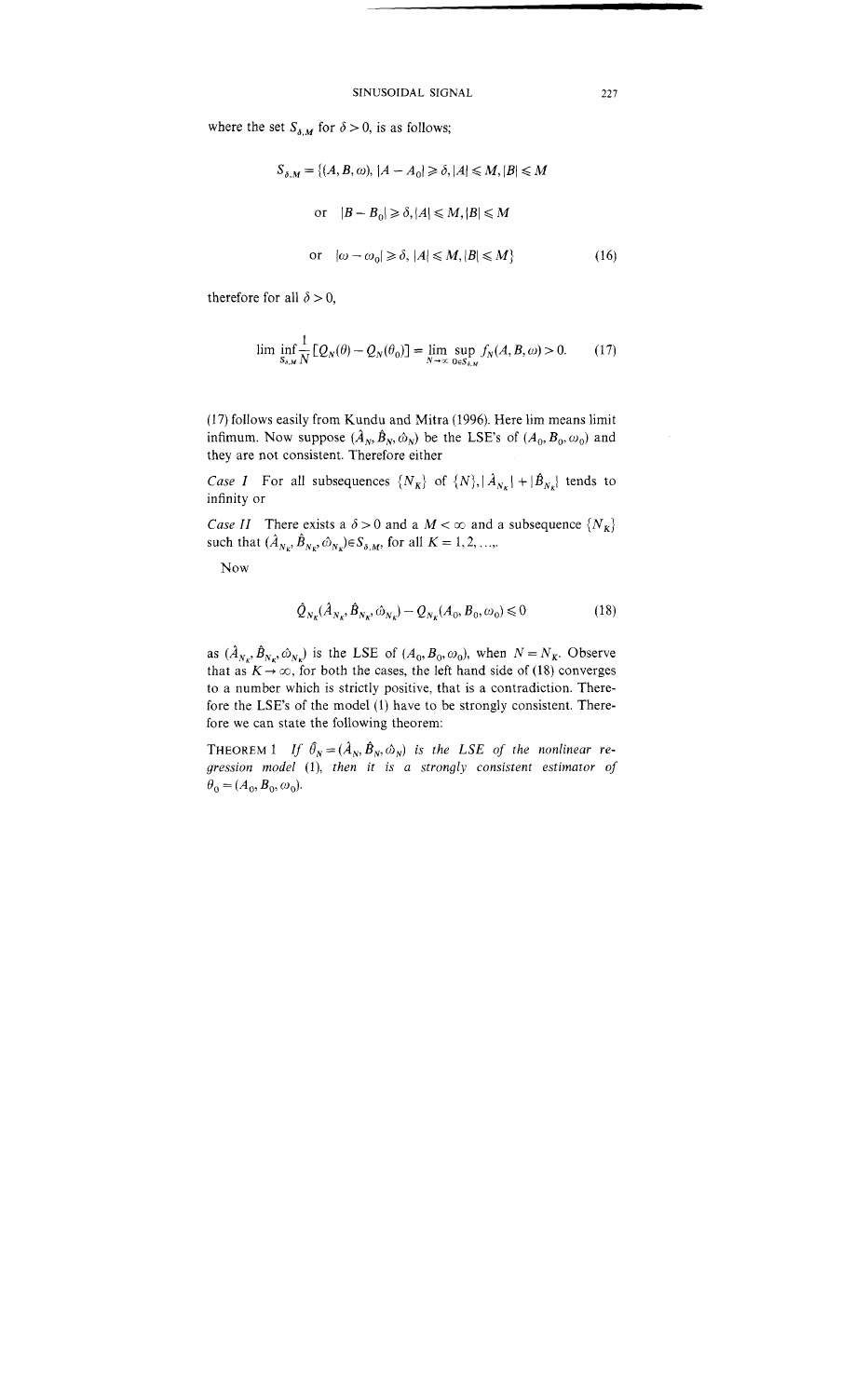# **3. ASYMPTOTIC NORMALITY**

In this section we prove the asymptotic normality of  $\hat{\theta}_N$  by using the Taylor series expansion. Let's denote

$$
Q'_{N}(\theta) = \left(\frac{\delta Q_{N}(\theta)}{\delta A}, \frac{\delta Q_{N}(\theta)}{\delta B}, \frac{\delta Q_{N}(\theta)}{\delta \omega}\right)
$$
(19)

and  $Q''_N(\theta)$  to be the corresponding  $3 \times 3$  matrix which contains the double derivative of  $Q_N(\theta)$ . Therefore

$$
Q'_N(\hat{\theta}_N) - Q'_N(\theta_0) = (\hat{\theta} - \theta_0) Q''_N(\bar{\theta})
$$
\n(20)

where  $\bar{\theta} = (\bar{A}, \bar{B}, \bar{\omega})$  is a point in the line joining  $\hat{\theta}_N$  and  $\theta_0$ . Observe hat although  $\bar{\theta}$  depends on N, we omit it for brevity. Since  $Q'_{N}(\hat{\theta}_{N}) = 0$ , (20) implies

$$
(\hat{\theta} - \theta_0) = -Q'_N(\theta_0)[Q''_N(\bar{\theta})]^{-1}.
$$
\n(21)

Now

$$
\frac{\delta Q_N(\theta_0)}{\delta A} = -2 \sum_{t=1}^N X(t) \cos(\omega_0 t)
$$
\n(22)

$$
\frac{\delta Q_N(\theta_0)}{\delta B} = -2 \sum_{t=1}^N X(t) \sin(\omega_0 t)
$$
\n(23)

$$
\frac{\delta Q_N(\theta_0)}{\delta \omega} = -2 \sum_{t=1}^N t X(t) (A_0 \sin(\omega_0 t) - B_0 \cos(\omega_0 t)).
$$
 (24)

Also

$$
\frac{\partial^2 Q_N(\bar{\theta})}{\partial A^2} = 2 \sum_{t=1}^N \cos^2(\bar{\omega}t), \frac{\partial^2 Q_N(\bar{\theta})}{\partial B^2} = 2 \sum_{t=1}^N \sin^2(\bar{\omega}t),
$$
  

$$
\frac{\partial^2 Q_N(\bar{\theta})}{\partial \omega^2} = 2 \sum_{t=1}^N t^2 \left[ (A_0 \cos(\omega_0 t) + B_0 \sin(\omega_0 t) - \bar{A} \cos(\bar{\omega}t) - \bar{B} \sin(\bar{\omega}t) \right]
$$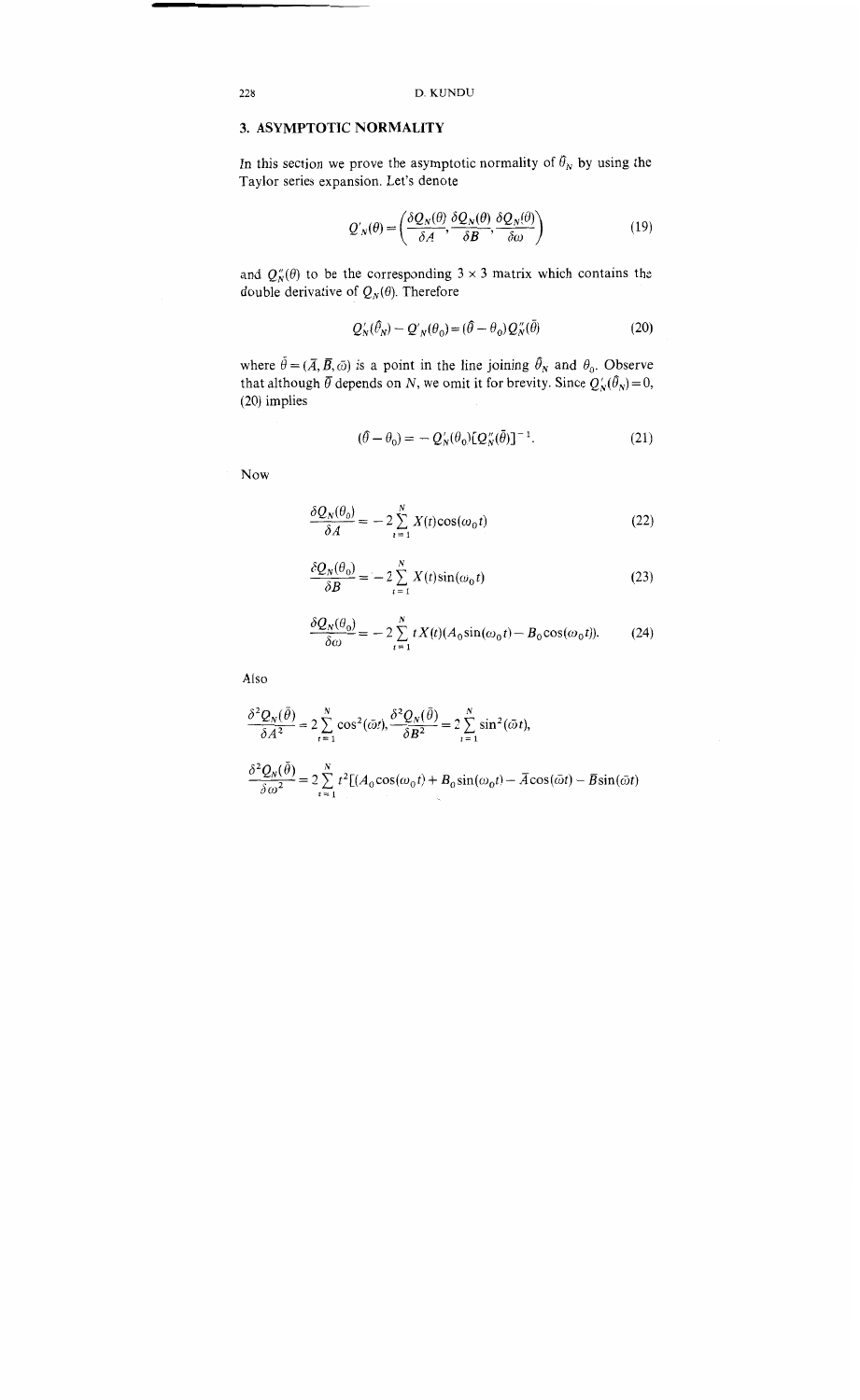+ 
$$
X(t)
$$
 ×  $(\overline{A}\cos(\overline{\omega}t) + \overline{B}\sin(\overline{\omega}t)) + (\overline{A}\sin(\overline{\omega}t) - \overline{B}\cos(\overline{\omega}t))^2$ ] (25)

$$
\frac{\partial^2 Q_N(\bar{\theta})}{\partial \omega \delta A} = 2 \sum_{t=1}^N t \left[ \sin(\bar{\omega}t) (A_0 \cos(\omega_0 t) + B_0 \sin(\omega_0 t) - \bar{A} \cos(\bar{\omega}t) \right]
$$

$$
- \overline{B}\sin(\overline{\omega}t) + X(t)) - \cos(\overline{\omega}t)(\overline{A}\sin(\overline{\omega}t) - \overline{B}\cos(\overline{\omega}t))
$$
 (26)

$$
\frac{\delta^2 Q_N(\bar{\theta})}{\delta \omega \delta B} = -2 \sum_{t=1}^N t \left[ \cos(\bar{\omega}t) (A_0 \cos(\omega_0 t) + B_0 \sin(\omega_0 t) - \bar{A} \cos(\bar{\omega}t) \right]
$$

$$
-\overline{B}\sin(\overline{\omega}t) + X(t)) - \sin(\overline{\omega}t)(\overline{A}\sin(\overline{\omega}t) - \overline{B}\cos(\overline{\omega}t))
$$
 (27)

$$
\frac{\delta^2 Q_N(\bar{\theta})}{\delta A \delta B} = 2 \sum_{t=1}^N \sin(\bar{\omega}t) \cos(\bar{\omega}t). \tag{28}
$$

Let's define

$$
\sigma_{11} = \lim_{N \to \infty} \frac{1}{N} \sum_{t=1}^{N} \cos^{2}(\omega_{0}t) = \frac{1}{2}
$$
  
\n
$$
\sigma_{22} = \lim_{N \to \infty} \frac{1}{N} \sum_{t=1}^{N} \sin^{2}(\omega_{0}t) = \frac{1}{2}
$$
  
\n
$$
\sigma_{33} = \lim_{N \to \infty} \frac{1}{N^{3}} \sum_{t=1}^{N} t^{2} (A_{0} \sin(\omega_{0}t) - B_{0} \cos(\omega_{0}t))^{2} = \frac{1}{6} (A_{0}^{2} + B_{0}^{2})
$$
  
\n
$$
\sigma_{13} = \sigma_{31} = \lim_{N \to \infty} \frac{1}{N^{2}} \sum_{t=1}^{N} B_{0} t \cos^{2}(\omega_{0}t) = \frac{1}{4} B_{0}
$$
  
\n
$$
\sigma_{23} = \sigma_{32} = -\lim_{N \to \infty} \frac{1}{N^{2}} \sum_{t=1}^{N} A_{0} t \sin^{2}(\omega_{0}t) = -\frac{1}{4} A_{0}
$$
  
\n
$$
\sigma_{12} = \sigma_{21} = \lim_{N \to \infty} \frac{1}{N} \sum_{t=1}^{N} \sin(\omega_{0}t) \cos(\omega_{0}t) = 0.
$$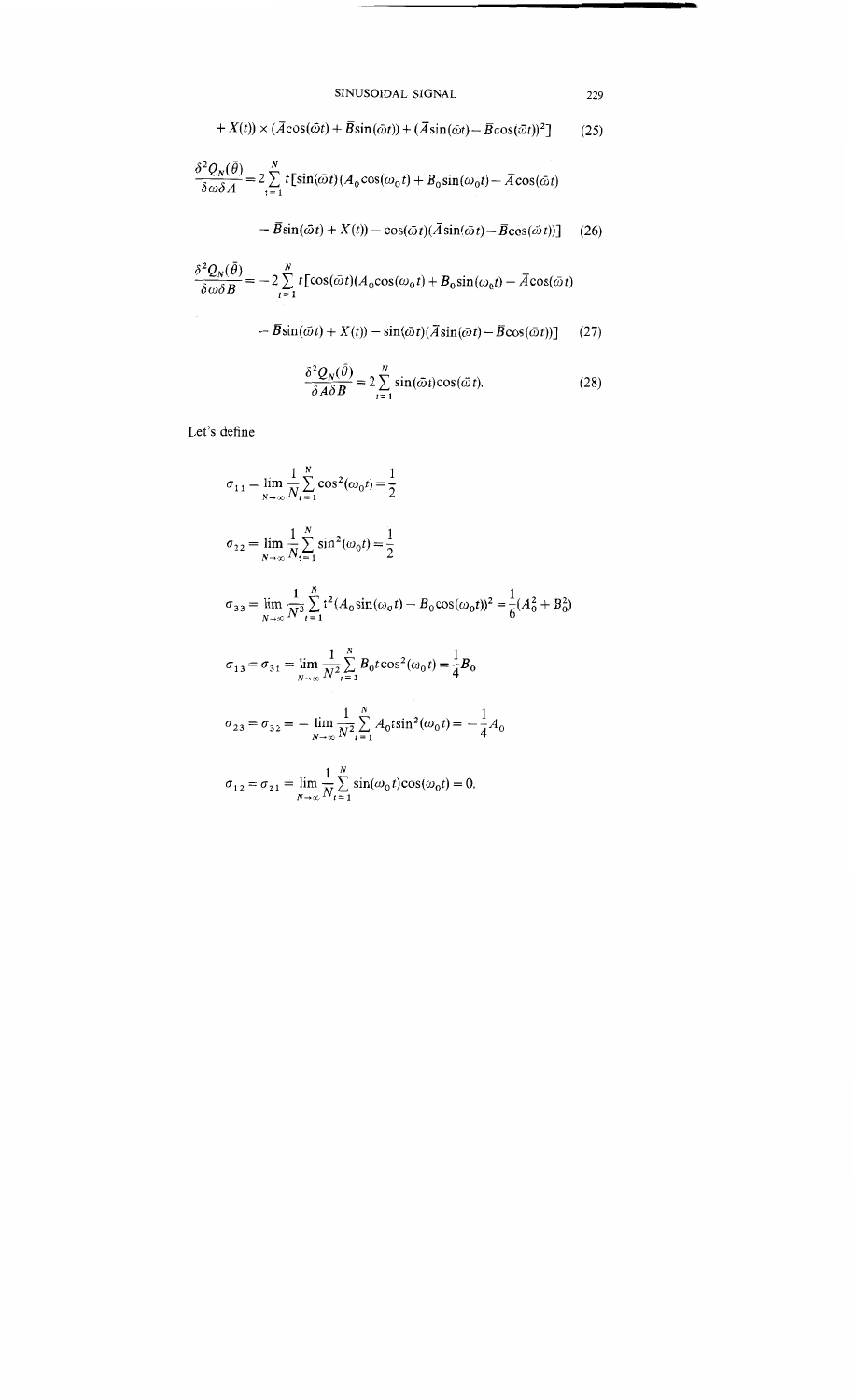# 230 D. KUNDU

Now observe that as  $\bar{\omega} \rightarrow \omega_0$ ,  $\bar{A} \rightarrow A_0$  and  $\bar{B} \rightarrow B_0$  a.s., we have

$$
\lim_{N \to \infty} \frac{1}{N} \sum_{t=1}^{N} \cos^2(\bar{\omega}t) = \lim_{N \to \infty} \frac{1}{N} \sum_{t=1}^{N} \cos^2(\omega_0 t) = \frac{1}{2}
$$
 (29)

$$
\lim_{N \to \infty} \frac{1}{N} \sum_{t=1}^{N} \sin^2(\bar{\omega}t) = \lim_{N \to \infty} \frac{1}{N} \sum_{t=1}^{N} \sin^2(\omega_0 t) = \frac{1}{2}
$$
(30)

$$
\lim_{N \to \infty} \frac{1}{2N^3} \frac{\delta^2 Q_N(\bar{\theta})}{\delta \omega^2} = \lim_{N \to \infty} \frac{1}{N^3} \sum_{t=1}^N t^2 (\bar{A} \sin(\bar{\omega} t) + \bar{B} \cos(\bar{\omega} t))^2
$$

$$
= \lim_{N \to \infty} \frac{1}{N^3} \sum_{t=1}^N t^2 (A_0 \sin(\omega_0 t) - B_0 \cos(\omega_0 t))^2
$$

$$
= \frac{1}{6} (A_0^2 + B_0^2) \tag{31}
$$

 $\lim_{N\to\infty}\frac{1}{2N^2}\frac{\delta^2 Q_N(\bar\theta)}{\delta\omega\delta A}=-\lim_{N\to\infty}\frac{1}{N^2}\sum_{t=1}^N t\cos(\bar\omega t)(\bar A\sin(\bar\omega t)-\bar B\cos(\bar\omega t))$ 

$$
= \lim_{N \to \infty} \frac{1}{N^2} \sum_{t=1}^{N} t B_0 \cos^2(\omega_0 t) = \frac{1}{4} B_0
$$
 (32)

$$
\lim_{N \to \infty} \frac{1}{2N^2} \frac{\delta^2 Q_N(\bar{\theta})}{\delta \omega \delta B} = -\lim_{N \to \infty} \frac{1}{N^2} \sum_{t=1}^N t \sin(\bar{\omega}t) (\bar{A} \sin(\bar{\omega}t) - \bar{B} \cos(\bar{\omega}t))
$$

$$
= -\lim_{N \to \infty} \frac{1}{N^2} \sum_{t=1}^{N} t A_0 \sin^2(\omega_0 t) = -\frac{1}{4} A_0 \tag{33}
$$

$$
\lim_{N \to \infty} \frac{1}{N} \frac{\delta^2 Q_N(\bar{\theta})}{\delta A \delta B} = \lim_{N \to \infty} \frac{2}{N} \sum_{t=1}^N \sin(\bar{\omega}t) \cos(\bar{\omega}t)
$$

$$
= \lim_{N \to \infty} \frac{2}{N} \sum_{t=1}^N \sin(\omega_0 t) \cos(\omega_0 t) = 0. \tag{34}
$$

Let's define the 3 × 3 matrix 
$$
\Sigma = ((\sigma_{ij}))
$$
; *i*, *j* = 1, 2, 3 and also define the 3 × 3 diagonal matrix **D** as follows **D** = diag { $N^{-1/2}$ ,  $N^{-1/2}$ ,  $N^{-3/2}$  }.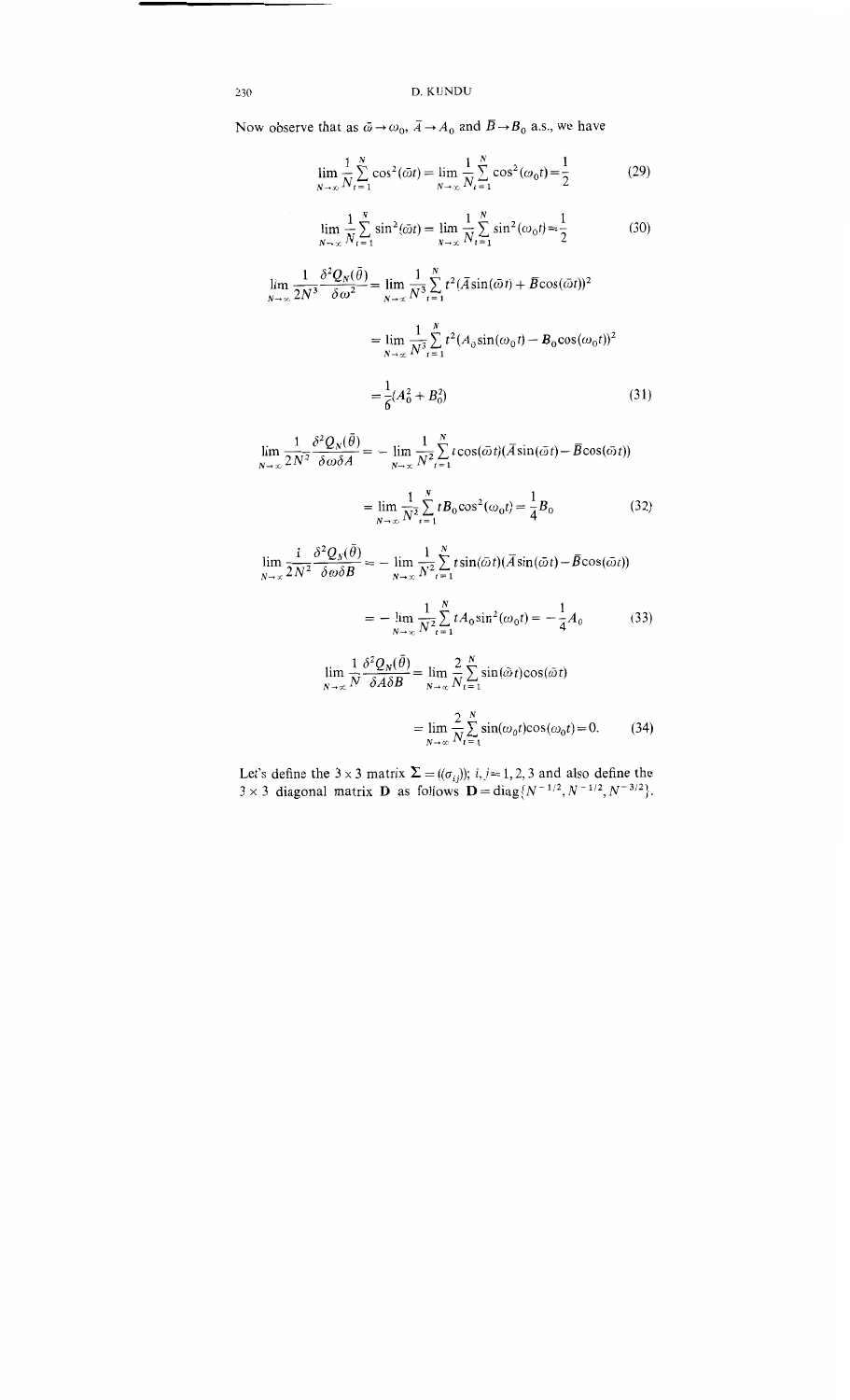Rewrite (21) as

$$
(\hat{\theta} - \theta_0)\mathbf{D}^{-1} = -Q'_N(\theta_0)\mathbf{D}[\mathbf{D}Q''_N(\bar{\theta})\mathbf{D}]^{-1}.
$$
 (35)

Now from  $(29)$ – $(34)$  we obtain

$$
\lim_{N \to \infty} \mathbf{D} Q_N''(\overline{\theta}) \mathbf{D} = \lim_{N \to \infty} \mathbf{D} Q_N''(\theta_0) \mathbf{D} = 2\Sigma
$$
 (36)

where

$$
\Sigma = \begin{bmatrix} 1/2 & 0 & 1/4B_0 \\ 0 & 1/2 & -(1/4)A_0 \\ 1/4 & -(1/4)A_0 & (1/6)(A_0^2 + B_0^2) \end{bmatrix}
$$
(37)

and  $\Sigma^{-1}$  exists if  $(A_0^2 + B_0^2) > 0$  and it is as follows;

$$
\Sigma^{-1} = \frac{4}{A_0^2 + B_0^2} \begin{bmatrix} (1/2)A_0^2 + 2B_0^2 & -(3/2)A_0B_0 & -3B_0 \ -(3/2)A_0B_0 & (1/2)B_0^2 + 2A_0^2 & 3A_0 \ -3B_0 & 3A_0 & 6 \end{bmatrix}.
$$
 (38)

Now from the Central Limit theorem of Stochastic Process (see Fuller; 1976) it easily follows that  $Q'_N(\theta_0)\mathbf{D}$  tends to a multivariate (3-variate) normal distribution as given below;

$$
Q'_N(\theta_0) \mathbf{D} \to N_3(\mathbf{0}, 4\sigma^2 c \Sigma)
$$
 (39)

where

$$
c = \left| \sum_{j=-\infty}^{\infty} \alpha(j) \cos(\omega_0 j) \right|^2 + \left| \sum_{j=-\infty}^{\infty} \alpha(j) \sin(\omega_0 j) \right|^2.
$$

Therefore we have;

$$
(\hat{\theta}_N - \hat{\theta}_0) \mathbf{D}^{-1} \to N_3(\mathbf{0}, \sigma^2 c \Sigma^{-1}).
$$
\n(40)

Now we can state the result as the following theorem;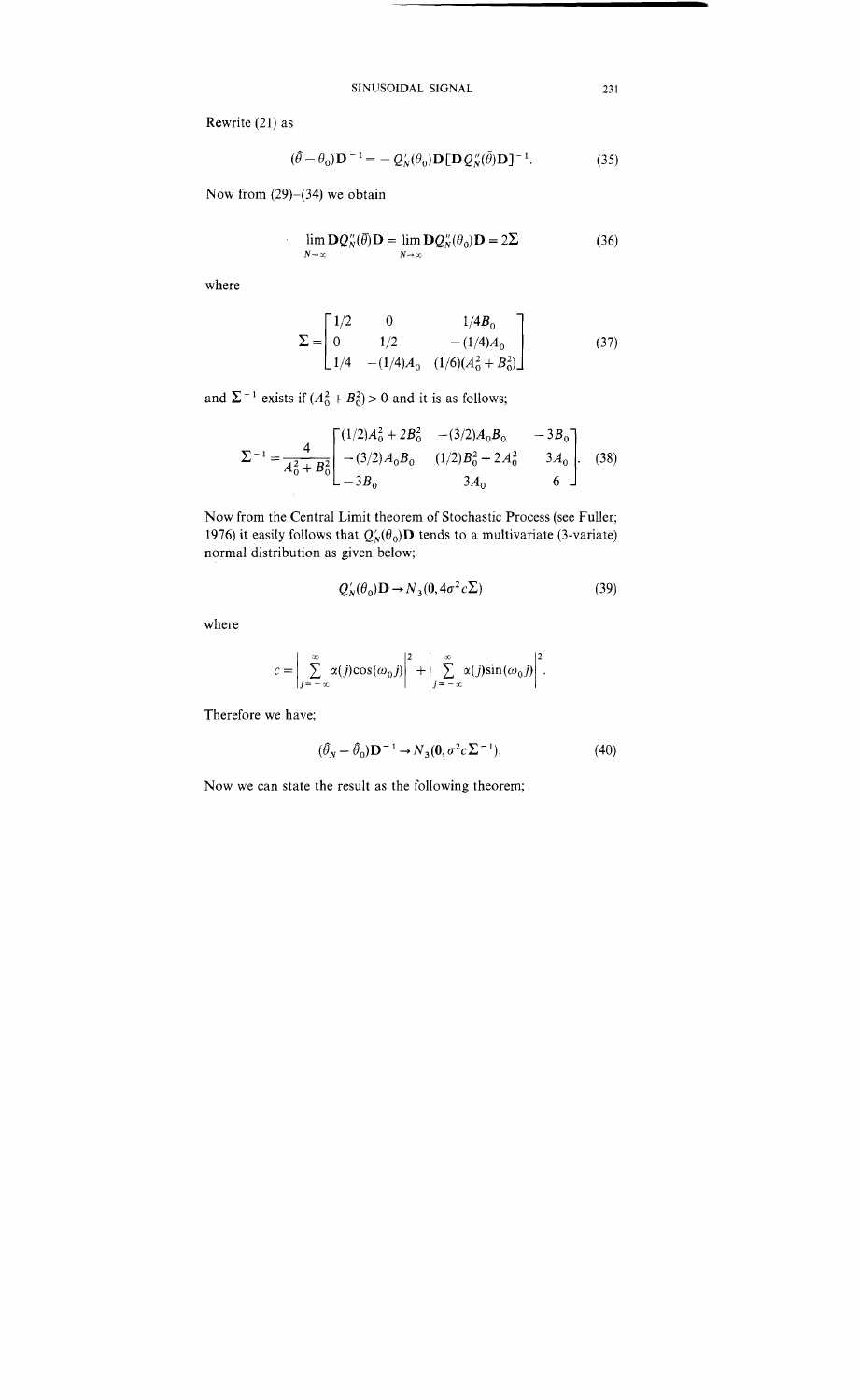### 232 D. KUNDU

THEOREM 2 *Under the assumptions of Theorem 1*,  $\{N^{1/2}(\hat{A}_N - A_0),\}$  $N^{1/2}(\hat{B}_N - B_0)$ ,  $N^{3/2}(\hat{\omega}_N - \omega_0)$  *converges in distribution to a 3-variate normal distribution with mean vector zero and the dispersion matrix is given by*  $\sigma^2 c \sum^{-1}$ , *where c* and  $\sum^{-1}$  are as defined before.

### 4. MULTIPARAMETER CASE

In this section we will extend the results of Section 2 and Section **3** to the following model:

$$
Y(t) = \sum_{K=1}^{M} A_0^K \cos(\omega_0^K t) + B_0^K \sin(\omega_0^K t) + X(t); \quad t = 1, ..., N, \quad (41)
$$

where  $A_0^K$ ,  $B_0^K$  are arbitrary real numbers and  $\omega_0^{K}$ 's are the distinct frequencies lying between 0 and  $\pi$  for  $K = 1, ..., M$ .  $X(t)$ 's satisfy Assumption 1.

Let us use the following notations  $\mathbf{A} = (A^1, ..., A^M), \mathbf{B} = (B^1, ..., B^M)$ and  $\omega = (\omega^1, ..., \omega^M)$ . Similarly  $A_0$ ,  $B_0$ ,  $\omega_0$  and  $\hat{A}_N$ ,  $\hat{B}_N$  and  $\hat{\omega}_N$  are also defined. We would like to investigate the consistency and the asymptotic normality properties of the **LSE's** obtained by minimizing  $R_N(\Phi) =$ ,

$$
\sum_{t=1}^{N} \left( Y(t) - \sum_{K=1}^{M} \left[ A^{K} \cos(\omega^{K} t) + B^{K} \sin(\omega^{K} t) \right] \right)^{2}
$$

with respect to  $\Phi = (A, B, \omega)$ . Now we have the following result:

THEOREM 3 *If*  $\hat{\Phi}_N = (\hat{\mathbf{A}}_N, \hat{\mathbf{B}}_N, \hat{\omega}_N)$  *is the LSE of*  $\Phi_0 = (\mathbf{A}_0, \mathbf{B}_0, \omega_0)$ *, then*  $\hat{\Phi}_N$  is a strongly consistent estimator of  $\hat{\Phi}_0$ .

*Proof of the Theorem* **3** With the help of Lemma 1 and using the similar kind of techniques as that of (Kundu and Mitra; 1995), the results can be established.

Let's denote the  $1 \times 3M$  vector  $R'_N(\Phi)$  as follows:

$$
R'_{N}(\Phi) = \left(\frac{\delta R_{N}(\Phi)}{\delta \mathbf{A}}, \frac{\delta R_{N}(\Phi)}{\delta \mathbf{B}}, \frac{\delta R_{N}(\Phi)}{\delta \omega}\right)
$$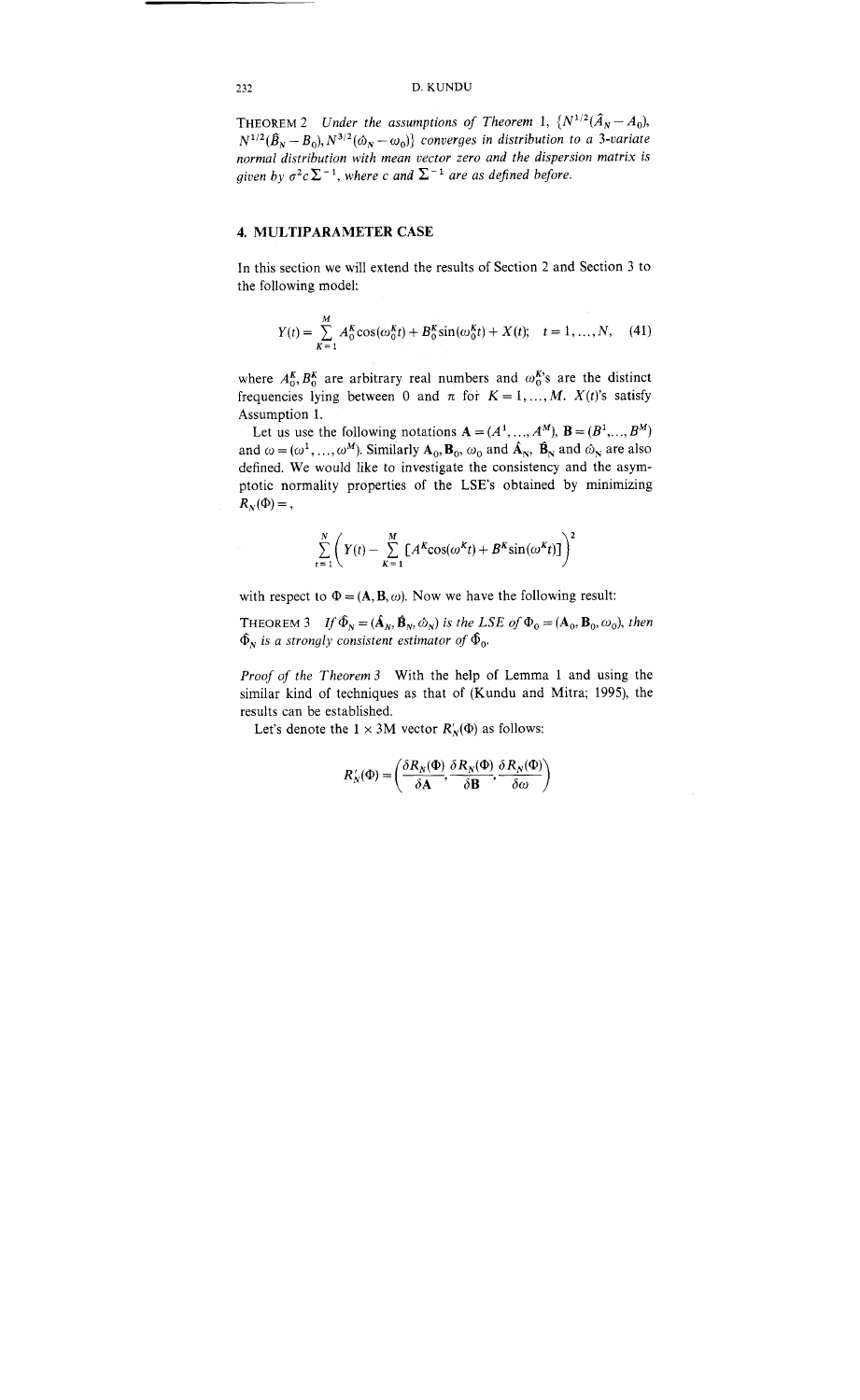and  $R_N''(\theta)$  denotes the  $3M \times 3M$  matrix which contains the double derivative of  $R_N(\Phi)$ . Now we have

$$
R'_{N}(\hat{\Phi}_{N}) - R'_{N}(\Phi_{0}) = (\hat{\Phi}_{N} - \Phi_{0}) R''_{N}(\bar{\Phi})
$$
\n(42)

where  $\overline{\Phi} = (\overline{\mathbf{A}}, \overline{\mathbf{B}}, \overline{\omega})$  is a point in the line joining  $\Phi_N$  and  $\Phi_0$ . Since  $R'_{N}(\Phi_{N}) = 0$ , we have

$$
(\hat{\Phi}_N - \Phi_0) = -R_N'(\Phi_0)[R_N''(\bar{\Phi})]^{-1}.
$$
\n(43)

Let's define the  $3M \times 3M$  diagonal matrix *V* whose first 2M diagonal elements are  $N^{-1/2}$  and the last M diagonal elements are  $N^{-3/2}$ . Therefore we can write *(43)* as

$$
(\hat{\Phi}_N - \Phi_0) V^{-1} = - R'_N(\Phi_0) V^{-1} \left[ V^{-1} R''_N(\bar{\Phi}) V^{-1} \right]^{-1}.
$$

Now using the similar kind.of arguments as of Section *3,* we can say that

$$
R'_{N}(\Phi_{0})\mathbf{V} \to N_{3M}(\mathbf{0}, 4\sigma^{2}\mathbf{G})
$$

where **G** is a  $3M \times 3M$  matrix and it has the following structure

$$
G = \begin{bmatrix} G_{11} & G_{12} & G_{13} \\ G_{21} & G_{22} & G_{23} \\ G_{31} & G_{32} & G_{33} \end{bmatrix}
$$
 (44)

where each of the  $G_{ij}$  is a  $M \times M$  matrix and

$$
G_{11} = G_{22} = diag\left\{\frac{1}{2}c_1, ..., \frac{1}{2}c_M\right\}
$$
  
\n
$$
G_{13} = G_{31} = diag\left\{\frac{1}{4}B_0^1c_1, ..., \frac{1}{2}B_0^Mc_M\right\}
$$
  
\n
$$
G_{23} = G_{32} = -diag\left\{\frac{1}{4}A_0^1c_1, ..., \frac{1}{2}A_0^Mc_M\right\}
$$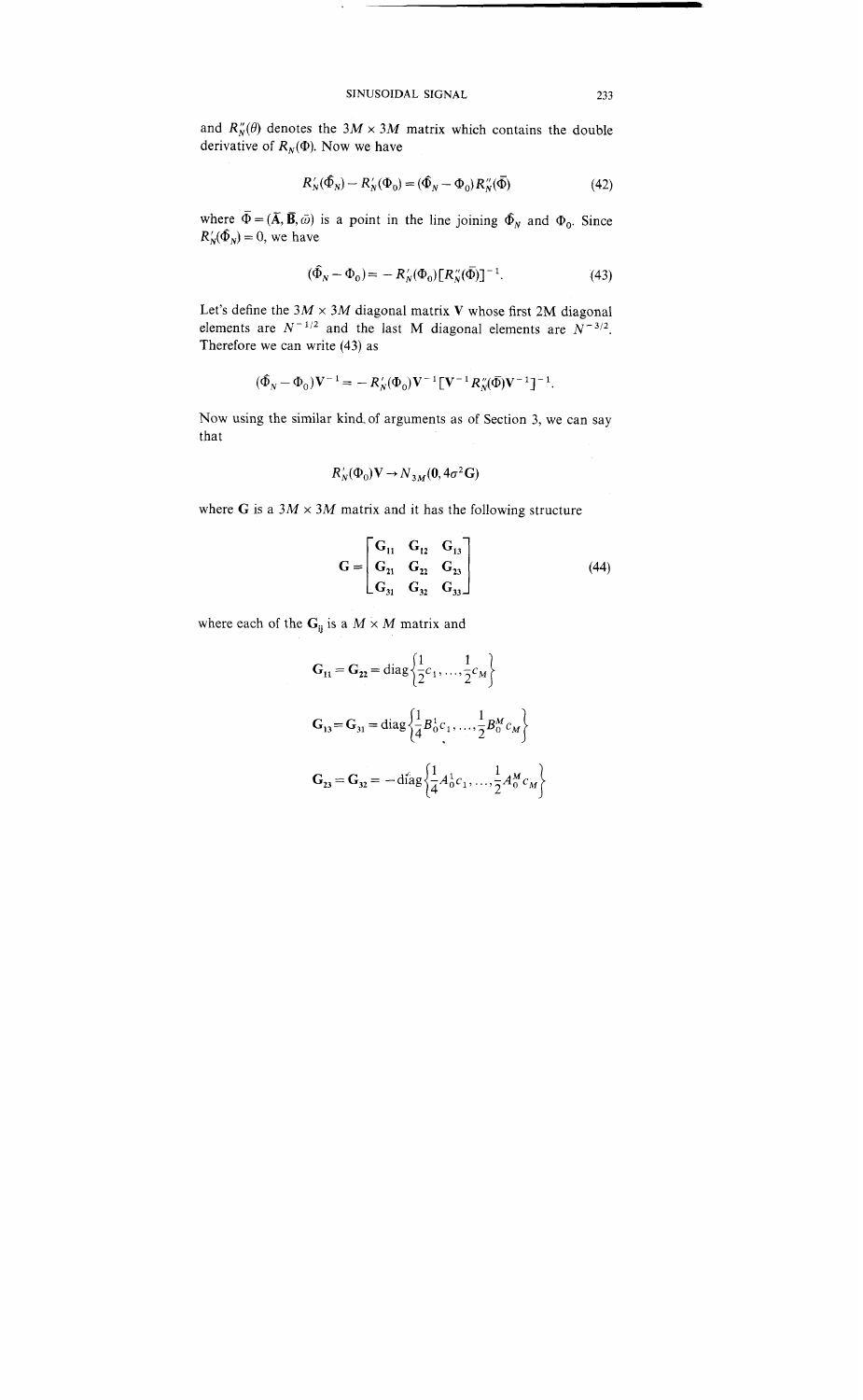D. KUNDU

$$
G_{33} = \frac{1}{6} \text{diag} \{d_1, ..., d_M\}
$$
  

$$
G_{12} = 0
$$
 (45)

here  $c_K =$ 

$$
\left|\sum_{j=-\infty}^{\infty} \alpha(j) \cos(\omega_0^K j)\right|^2 + \left|\sum_{j=-\infty}^{\infty} \alpha(j) \sin(\omega_0^K j)\right|^2
$$

and  $d_K = c_K [(A_0^K)^2 + (B_0^K)^2]$  for  $K = 1, ..., M$ . Observe that

$$
\lim_{N \to \infty} \mathbf{V} R_N''(\Phi) \mathbf{V} = \lim_{N \to \infty} \mathbf{V} R_N''(\Phi_o) \mathbf{V} = 2\Gamma
$$
\n(46)

here the  $3M \times 3M$  matrix  $\Gamma$  is

$$
\Gamma = \begin{bmatrix} (1/2)I_M & 0 & S_1 \\ 0 & (1/2)I_M & S_2 \\ S_1 & S_2 & S_3 \end{bmatrix}
$$
 (47)

where  $S_1$ ,  $S_2$ ,  $S_3$  are  $M \times M$  diagonal matrices as follows;

$$
S_{I} = \frac{1}{4} diag\{B_{0}^{1}, ..., B_{0}^{M}\}
$$
  
\n
$$
S_{2} = -\frac{1}{4} diag\{A_{0}^{1}, ..., A_{0}^{M}\}
$$
  
\n
$$
S_{3} = \frac{1}{6} diag\{d_{1}, ..., d_{M}\}
$$
 (48)

and  $I_M$  is the identity matrix of order M. Since

$$
\Gamma^{-1} = 4 \begin{bmatrix} (1/2)\mathbf{R_4} + 2\mathbf{R_1} & \mathbf{R_2} & \mathbf{R_3} \\ \mathbf{R_2} & (1/2)\mathbf{R_1} + 2\mathbf{R_4} & \mathbf{R_5} \\ \mathbf{R_3} & \mathbf{R_5} & \mathbf{R_6} \end{bmatrix}
$$
(49)

234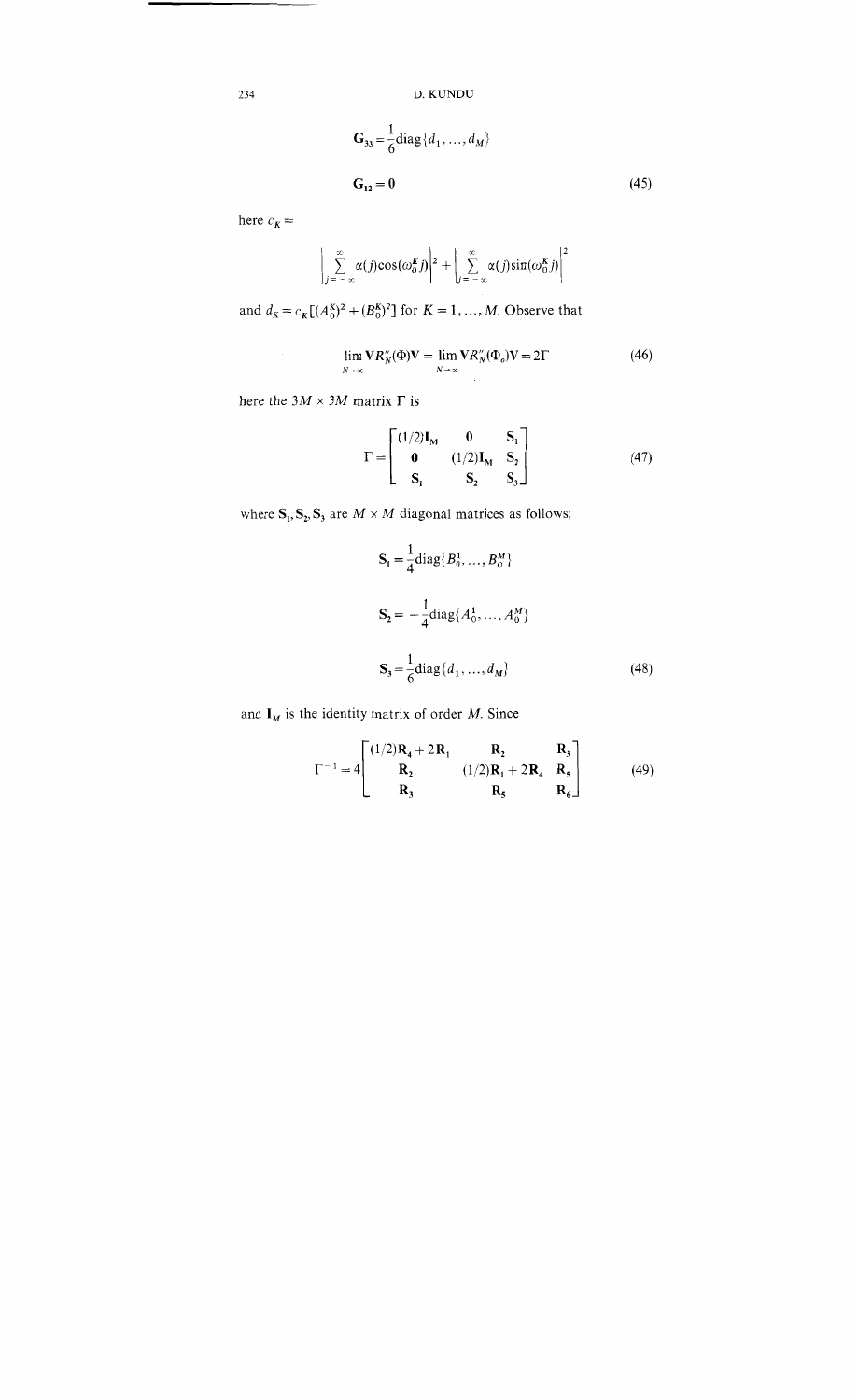where

$$
\mathbf{R}_{1} = \text{diag}\left\{\frac{(B_{0}^{1})^{2}}{d_{1}}, \dots, \frac{(B_{0}^{M})^{2}}{d_{M}}\right\}
$$
\n
$$
\mathbf{R}_{2} = -\frac{3}{2}\text{diag}\left\{\frac{A_{0}^{1}B_{0}^{1}}{d_{1}}, \dots, \frac{A_{0}^{M}B_{0}^{M}}{d_{M}}\right\}
$$
\n
$$
\mathbf{R}_{3} = -3\text{diag}\left\{\frac{B_{0}^{1}}{d_{1}}, \dots, \frac{B_{0}^{M}}{d_{M}}\right\}
$$
\n
$$
\mathbf{R}_{4} = \text{diag}\left\{\frac{(A_{0}^{1})^{2}}{d_{1}}, \dots, \frac{(A_{0}^{M})^{2}}{d_{M}}\right\}
$$
\n
$$
\mathbf{R}_{5} = 3\text{diag}\left\{\frac{A_{0}^{1}}{d_{1}}, \dots, \frac{A_{0}^{M}}{d_{M}}\right\}
$$
\n
$$
\mathbf{R}_{6} = 6\text{diag}\left\{\frac{1}{d_{1}}, \dots, \frac{1}{d_{M}}\right\}
$$
\n(50)

we have

 $\hat{\mathcal{L}}$ 

$$
(\hat{\Phi}_N - \Phi_0) \mathbf{V}^{-1} \to N_{3M}(\mathbf{0}, \sigma^2 \Gamma^{-1} \mathbf{G} \Gamma^{-1})
$$

therefore we can state the result as the following theorem;

THEOREM 4 *Under the assumptions of Theorem 3,*  $\{N^{1/2}(\hat{\mathbf{A}}_N - \mathbf{A}_0),\}$  $N^{1/2}(\hat{\mathbf{B}}_N - \mathbf{B}_0)$ ,  $N^{3/2}(\hat{\omega}_N - \omega_0)$  converges in distribution to a 3M-variate *normal distribution with mean vector zero and the dispersion matrix is given by*  $\sigma^2 \Gamma^{-1} G \Gamma^{-1}$ .

# *5. NUMERICAL* **EXPERIMENTS**

In this section we perform some Monte Carlo simulations to see how the asymptotic results work for small sample. We considered the following model:

$$
Y(t) = A_0 \cos(\omega_0 t) + B_0 \sin(\omega_0 t) + X(t); \quad t = 1, ..., N. \tag{51}
$$

We took  $A_0 = B_0 = 1.5$ ,  $\omega_0 = .25\pi (\approx 0.735398)$ ,  $.50\pi (\approx 1.570796)$  and  $.75\pi (\approx 2.356194)$ .  $X(t) = \varepsilon(t) + .5\varepsilon(t - 1)$ , where  $\varepsilon(t)$ 's are i.i.d. normal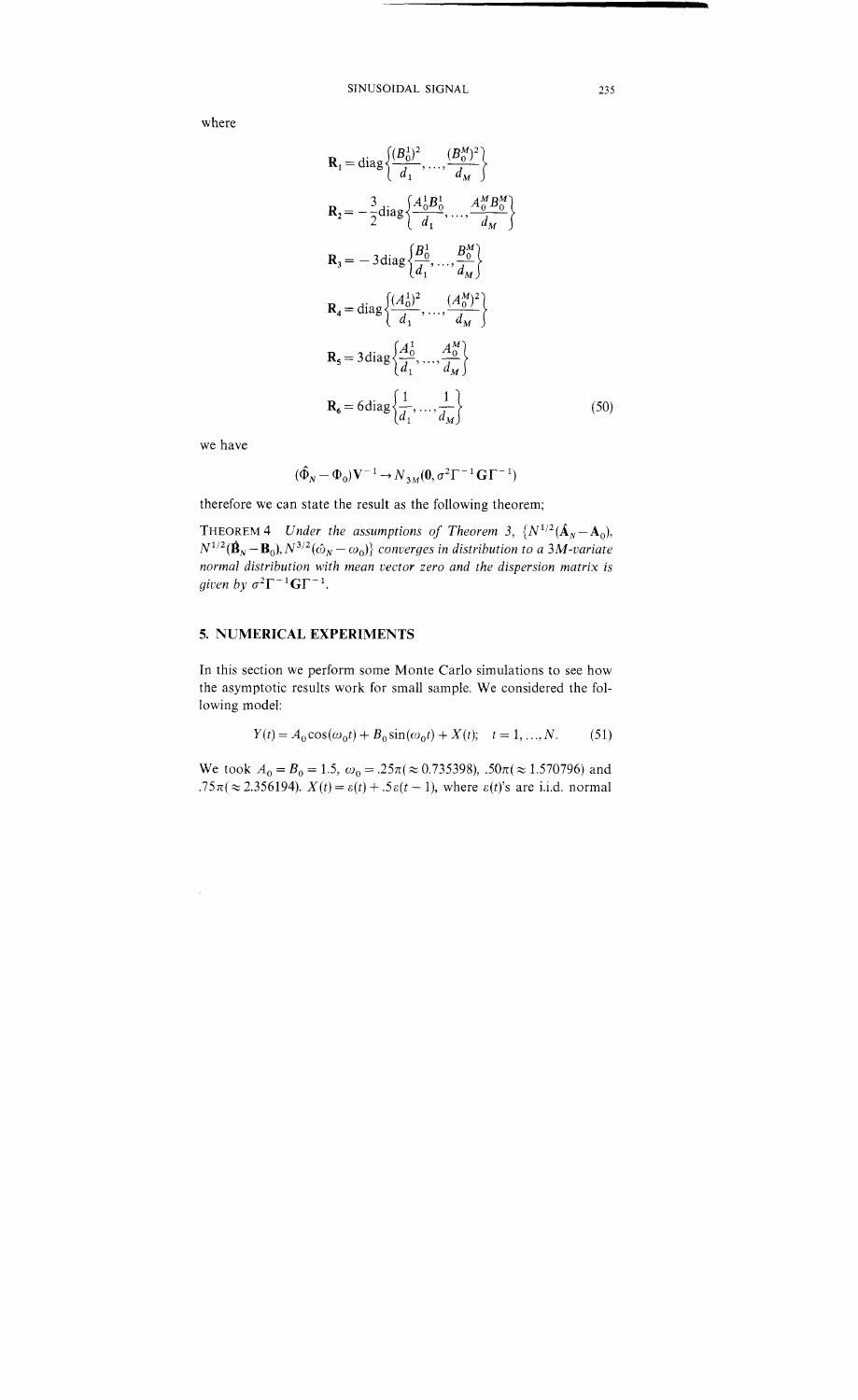random variables with mean zero and variance one. Numerical results are reported for  $N = 10, 15, 25$ . All these computations were performed at the Indian Institute of Technology Kanpur, using PC-486 and the random deviate generator proposed by Press et al. (1992). For a particular  $N$  and  $\omega$ , 1000 different data sets were generated and for each data set we estimated the nonlinear parameters by two different methods, one (denoted by L.S.) by directly minimizing **(3)** with respect to the different parameters and the other one (denoted by A.L.S.) by first making the Fourier transform of the data as suggested by Hannan (1971,1973), Walker (1971). We computed the average estimates and the average mean squared errors over 1000 replications. We reported the result in Table I for the frequency only because the others are quite similar in nature. The figures in the top denote the average estimates and the figures in the parenthesis below give the ccnesponding average mean squared errors. We also computed the 95% confidence interval for  $\omega$  for each data sets. The results are reported in Table 11. The first figure in the parenthesis is the average length of the confidence interval and the second figure is the coverage frequency over 1000 replications. From Table I and Table 11, it is clear that although asymptotically both the methods are same but for small sample it is observed that the exact LSE's are better than the ALSE's. The average mean squared errors of  $\omega$  are lower for the usual LSE's

| × |
|---|
|---|

| ω                             | $N = 10$                            |                                        | $N = 15$                                  |                                       | $N = 25$                                     |                                        |
|-------------------------------|-------------------------------------|----------------------------------------|-------------------------------------------|---------------------------------------|----------------------------------------------|----------------------------------------|
|                               | L.S.                                | A.L.S                                  | L.S.                                      | A.L.S                                 | L.S.                                         | A.L.S                                  |
| $.25\pi$                      | .7093<br>(.1314)                    | .6949<br>(.1367)                       | .7525<br>(.0287)                          | .7190<br>(.0539)                      | .7871<br>(.0078)                             | .7794<br>(.0139)                       |
| .50 $\pi$                     | 1.3402<br>(.3387)                   | 1.2555<br>(.5072)                      | T.4371<br>(.1287)                         | 1.4543<br>(1467)                      | 1.4749<br>(.0975)                            | 1.4497<br>(.1436)                      |
| $.75\pi$                      | 1.7772<br>(1.060)                   | 1.6292<br>(1.426)                      | 2.1143<br>(.4455)                         | 2.0450<br>(.6202)                     | 2.2501<br>(.1987)                            | 2.1875<br>(.3637)                      |
|                               |                                     |                                        | <b>TABLE II</b>                           |                                       |                                              |                                        |
| $\omega$                      | $N = 10$                            |                                        | $N = 15$                                  |                                       | $N = 25$                                     |                                        |
|                               | L.S.                                | A.L.S                                  | L.S.                                      | A.L.S                                 | L.S.                                         | A.L.S                                  |
| $.25\pi$<br>.50 $\pi$<br>.75π | (.24, 46)<br>(.31, 53)<br>(.35, 62) | (.24, .41)<br>(.21, .42)<br>(.37, .49) | (.25, .73),<br>(.29, .78),<br>(.32, .86), | (15, .53)<br>(.19, .71)<br>(.21, .80) | (.15, .88),<br>$(.16, .87)$ ,<br>(.17, .94). | (.09, .81)<br>(.10, .73)<br>(.11, .86) |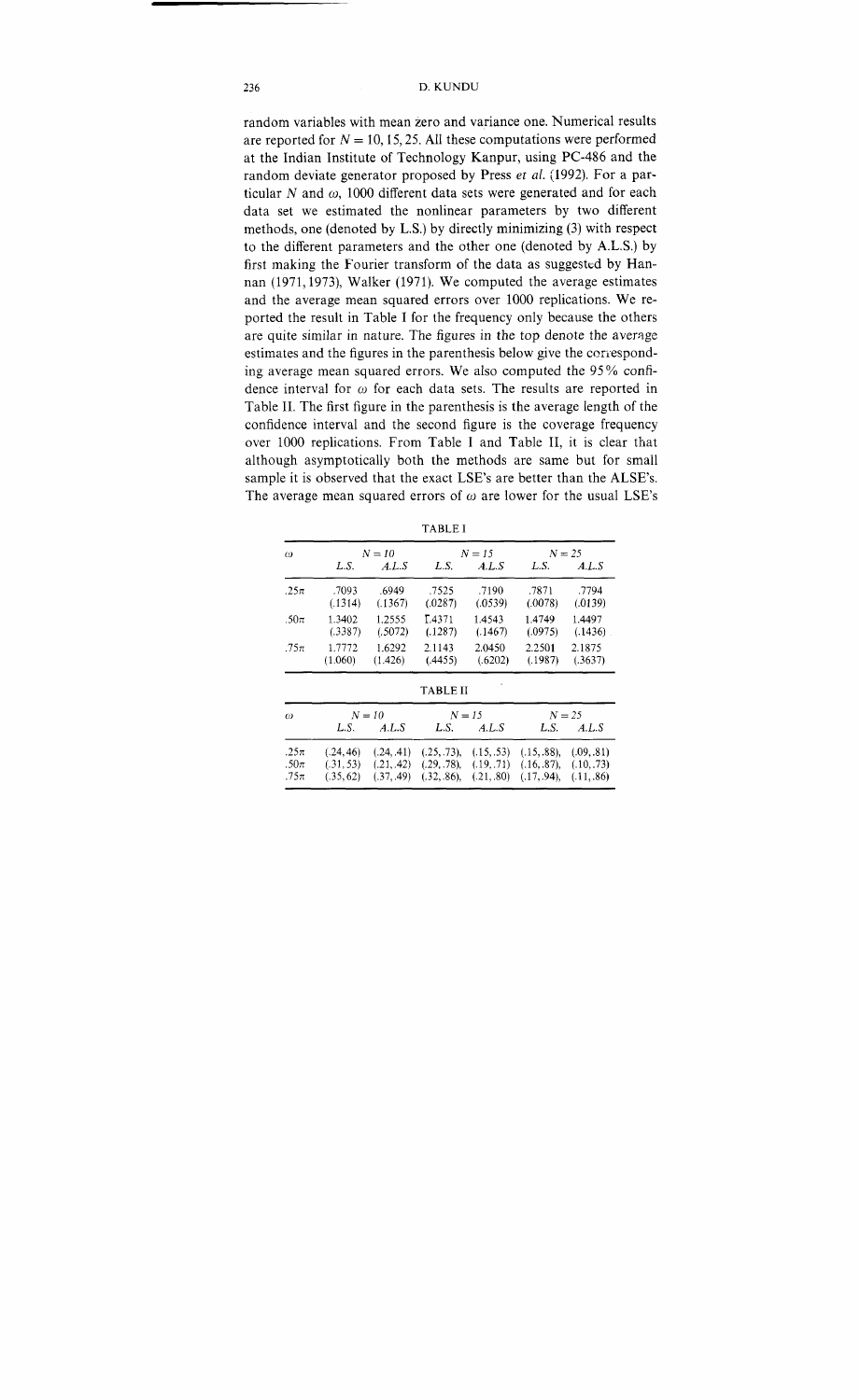for almost all the sample sizes and for all  $\omega$ 's. About the confidence intervals, it is observed that for higher values of  $\omega$ , the confidence interval of  $\omega$  obtained by using the exact LSE's usually give higher coverage probability. It is also observed that for both the methods as N increases the average length decreases and the coverage probabability increases.

### **6. CONCLUSIONS**

In this paper we considered the one parameter and multiparameter sinusoidal model under the assumption of additive stationary errors. We obtained the asymptotic properties of the LSE's directly without making the Fourier transform of the data. We also obtained the explicit expression of the covariance matrix for the multiparameter case, which is not available in the literature. From the numerical study it is observed that although asymptotically the two methods are equivalent but the exact LSE's are better than the ALSE's in terms of the mean squared errors. Since both the methods require the same amount of computations, therefore it is recommended not to Fourier transform the data at least for small samples to make any finite sample inference from the asymptotic results.

### *Acknowledgements*

The author would like to thank the referee for many valuable suggestions.

### *References*

- [I] Fuller, W. A. (1976). *Introduction to Statistical Time Series,* John Wiley and Sons, New York.
- 121 Hannan, E. J. (1971). Nonlinear Time Series Regression, *Journ. Appl. Probab., 8,*  767-780.
- [3] Hannan, E. J. (1973). The Estimation of Frequencies, *Journ. Appl. Probab., 10,* pp 510-519. [4] Jennrich, R. I. (1969). Asymptotic Properties of Non Linear Least Squares Estima-
- tion, *Ann. Marhem. Stat., 40,* 633-543. [5] Kundu, D. (1991). Asymptotic Properties of Complex Valued Nonlinear Regression
- Model, *Communications in Statistics, Theory and Methods,* **24,** 3793-3803. [6] Kundu, D. (1993). Asymptotic Theory of Least Squares Estimator of a Particular

Nonlinear Regression Model, *Statist. and Prob. Letters,* **18,** 13-17.